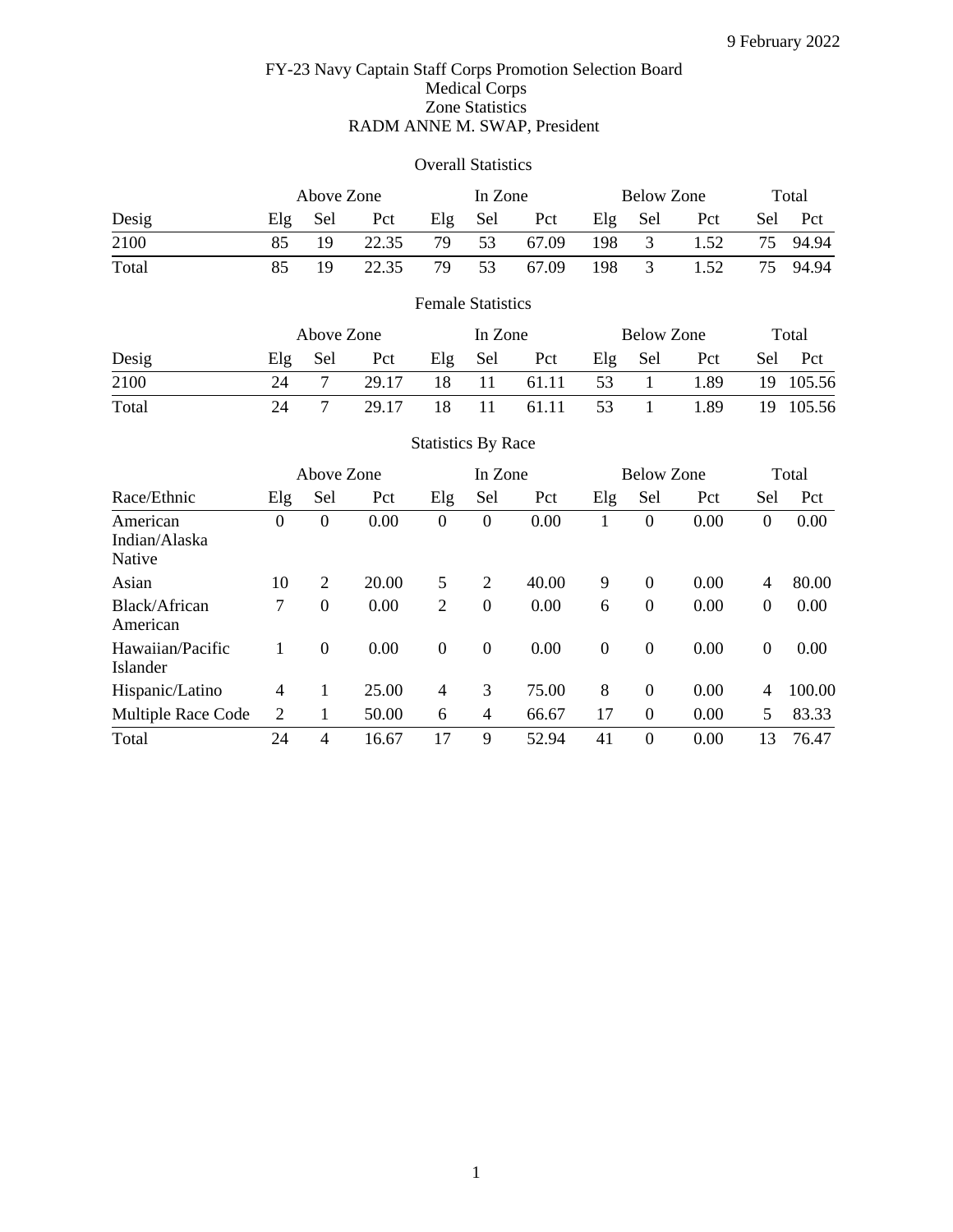## FY-23 Navy Captain Staff Corps Promotion Selection Board Dental Corps Zone Statistics RADM GAYLE D. SHAFFER, President

### Overall Statistics

|       |     | Above Zone |       |     | In Zone |       |         | Below Zone |      |     | Total |
|-------|-----|------------|-------|-----|---------|-------|---------|------------|------|-----|-------|
| Desig | Elg | Sel        | Pct   | Elg | Sel     | Pct   | $E\log$ | Sel        | Pct  | Sel | Pct   |
| 2200  |     |            | 23.81 | 26  | 19      | 73.08 | 47      | $\theta$   | 0.00 | 24  | 92.31 |
| Total |     |            | 23.81 | 26  | 19      | 73.08 | 47      | $\theta$   | 0.00 | 24  | 92.31 |

# Female Statistics

| Desig |     | Above Zone |       |     |                | In Zone |     | Below Zone |      | Total |       |
|-------|-----|------------|-------|-----|----------------|---------|-----|------------|------|-------|-------|
|       | Elg | Sel        | Pct   | Elg | - Sel          | Pct     | Elg | Sel        | Pct  | Sel   | Pct   |
| 2200  |     |            | 50.00 | 9   | 5              | 55.56   | 11. | $\Omega$   | 0.00 |       | 77.78 |
| Total |     |            | 50.00 |     | $\overline{5}$ | 55.56   |     |            | 0.00 |       | 77.78 |

|                           | Above Zone                  |          |       |     | In Zone  |        | <b>Below Zone</b> |          |      |                             | Total  |
|---------------------------|-----------------------------|----------|-------|-----|----------|--------|-------------------|----------|------|-----------------------------|--------|
| Race/Ethnic               | Elg                         | Sel      | Pct   | Elg | Sel      | Pct    | Elg               | Sel      | Pct  | Sel                         | Pct    |
| Asian                     | 3                           | $\theta$ | 0.00  | 4   | 2        | 50.00  | 2                 | $\theta$ | 0.00 |                             | 50.00  |
| Black/African<br>American | $\mathcal{D}_{\mathcal{L}}$ |          | 50.00 |     |          | 100.00 | 3                 | $\Omega$ | 0.00 | $\mathcal{D}_{\cdot}$       | 200.00 |
| Hispanic/Latino           | 2                           |          | 50.00 |     |          | 100.00 | 6                 | $\Omega$ | 0.00 | $\mathcal{D}_{\mathcal{L}}$ | 200.00 |
| Multiple Race Code        |                             | $\theta$ | 0.00  |     | $\Omega$ | 0.00   | 2                 | 0        | 0.00 | $\Omega$                    | 0.00   |
| Total                     | 8                           |          | 25.00 |     | 4        | 57.14  | 13                |          | 0.00 | 6                           | 85.71  |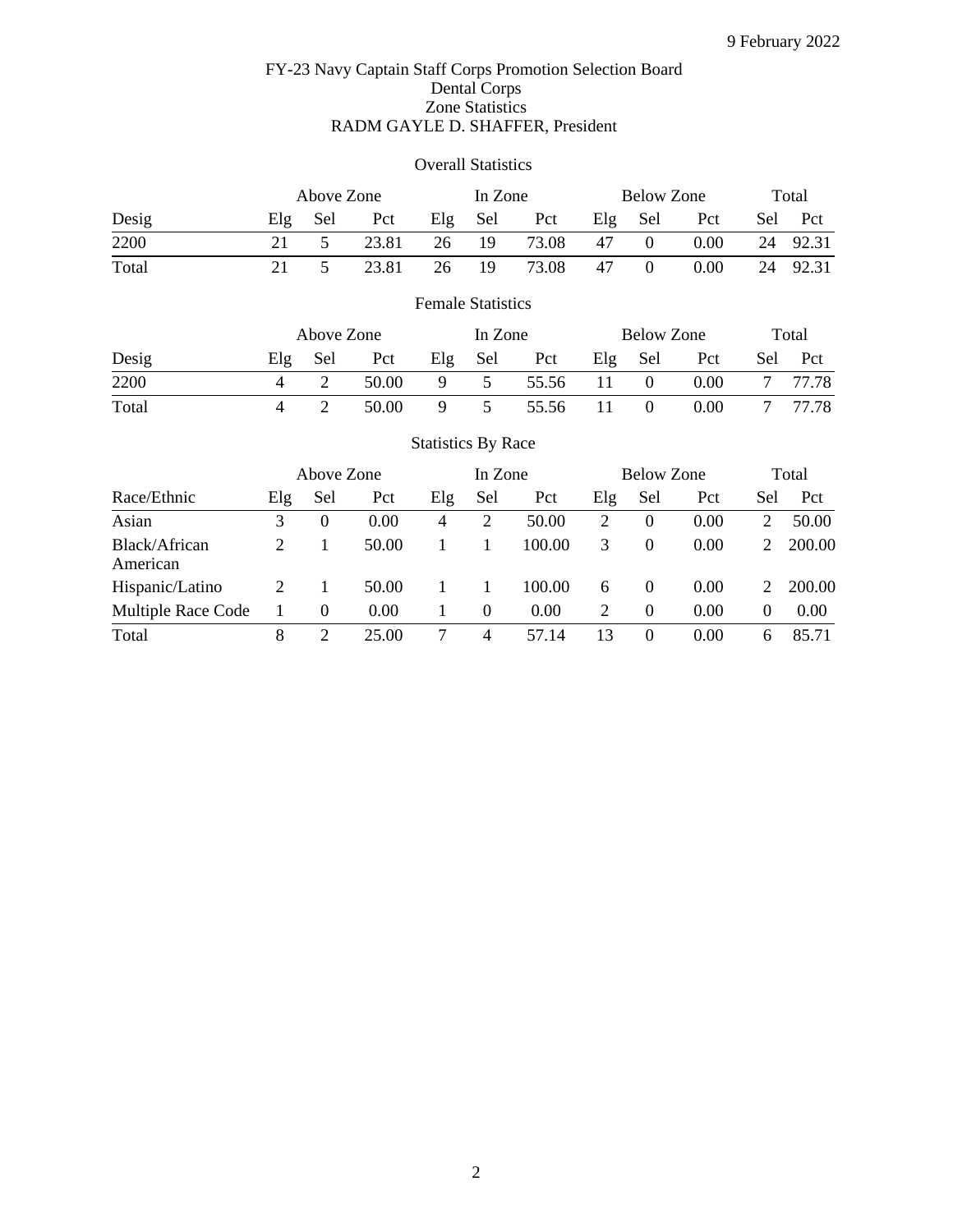## FY-23 Navy Captain Staff Corps Promotion Selection Board Medical Service Corps Zone Statistics RDML CYNTHIA A. KUEHNER, President

### Overall Statistics

|       | Above Zone |     |       | In Zone |     |       |     | Below Zone |      |     | Total |
|-------|------------|-----|-------|---------|-----|-------|-----|------------|------|-----|-------|
| Desig | Elg        | Sel | Pct   | Elg     | Sel | Pct   | Elg | Sel        | Pct  | Sel | - Pct |
| 2300  | 74         |     | 18.92 | 69      | 21  | 30.43 | 73  | $\Omega$   | 0.00 | 35  | 50.72 |
| Total | 74         | 14  | 18.92 | 69      | 21  | 30.43 | 73  | $\theta$   | 0.00 | 35  | 50.72 |

# Female Statistics

|       |     | Above Zone     |       | In Zone |     |       | Below Zone |          |      | Total |       |
|-------|-----|----------------|-------|---------|-----|-------|------------|----------|------|-------|-------|
| Desig | E1g | Sel            | Pct   | Elg     | Sel | Pct   | Elg        | Sel      | Pct  | Sel   | Pct   |
| 2300  | 19  | $\overline{4}$ | 21.05 | 23      |     | 30.43 | 23         | $\theta$ | 0.00 | 11    | 47.83 |
| Total | 19  | $\Delta$       | 21.05 | 23      |     | 30.43 |            |          | 0.00 | 11    | 47.83 |

|                              | Above Zone |          |       | In Zone        |          |       | <b>Below Zone</b> |          |      |          | Total  |
|------------------------------|------------|----------|-------|----------------|----------|-------|-------------------|----------|------|----------|--------|
| Race/Ethnic                  | Elg        | Sel      | Pct   | Elg            | Sel      | Pct   | Elg               | Sel      | Pct  | Sel      | Pct    |
| Asian                        | 13         | 2        | 15.38 | 5              |          | 20.00 | 8                 | 0        | 0.00 | 3        | 60.00  |
| Black/African<br>American    | 8          | $\theta$ | 0.00  | 13             | 3        | 23.08 | 9                 | $\theta$ | 0.00 | 3        | 23.08  |
| Hawaiian/Pacific<br>Islander | $\Omega$   | $\theta$ | 0.00  | $\theta$       | $\theta$ | 0.00  |                   | $\Omega$ | 0.00 | $\Omega$ | 0.00   |
| Hispanic/Latino              | 5          | 2        | 40.00 | $\overline{4}$ | 2        | 50.00 | 6                 | $\Omega$ | 0.00 | 4        | 100.00 |
| Multiple Race Code           |            | $\Omega$ | 0.00  | 2              |          | 50.00 | $\Omega$          | $\Omega$ | 0.00 |          | 50.00  |
| Total                        | 27         | 4        | 14.81 | 24             | 7        | 29.17 | 24                | $\theta$ | 0.00 | 11       | 45.83  |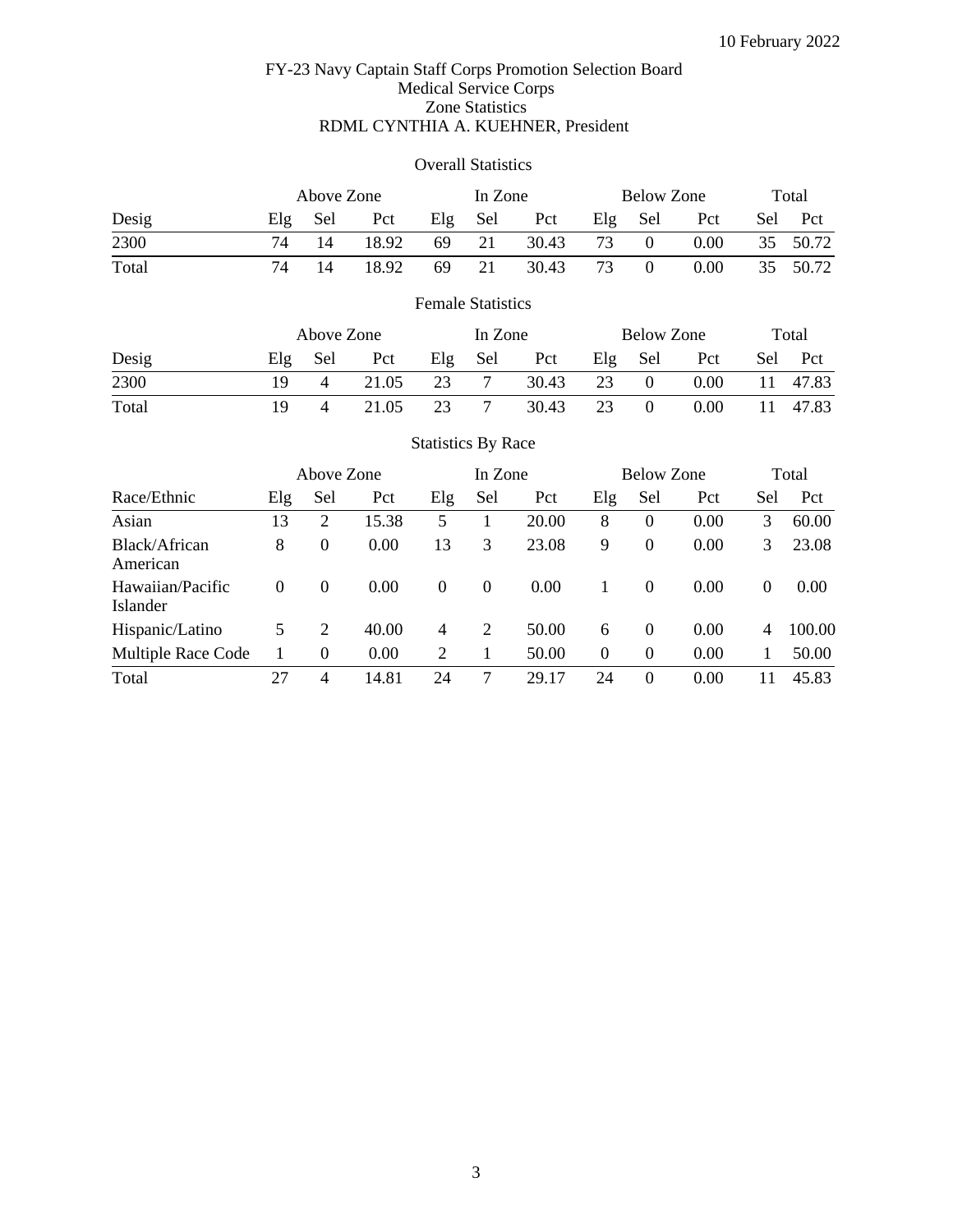### FY-23 Navy Captain Staff Corps Promotion Selection Board Judge Advocate General's Corps Zone Statistics RADM CHRISTOPHER C. FRENCH, President

### Overall Statistics

|       |     | Above Zone |      |     | In Zone      |       |     | Below Zone |          |     | Total |
|-------|-----|------------|------|-----|--------------|-------|-----|------------|----------|-----|-------|
| Desig | Elg | Sel        | Pct  | Elg | Sel          | Pct   | Elg | Sel        | Pct      | Sel | Pct   |
| 2500  | 26  |            | 7.69 | 13  | $\sigma$     | 46.15 | 34  | $\theta$   | $0.00\,$ |     | 61.54 |
| Total | 26  |            | 7.69 | 13  | <sub>0</sub> | 46.15 | 34  | $\theta$   | 0.00     |     | 61.54 |

# Female Statistics

|       |     | Above Zone |      |     |     | In Zone |     | Below Zone |      | Total |       |
|-------|-----|------------|------|-----|-----|---------|-----|------------|------|-------|-------|
| Desig | Elg | Sel        | Pct  | Elg | Sel | Pct     | Elg | Sel        | Pct  | Sel   | Pct   |
| 2500  |     |            | 0.00 | 4   |     | 75.00   |     |            | 0.00 |       | 75.00 |
| Total |     |            | 0.00 | 4   |     | 75.00   |     |            | 0.00 |       | 75.00 |

|                           |          | Above Zone |        |          | In Zone  |      |          | <b>Below Zone</b> |      | Total    |        |
|---------------------------|----------|------------|--------|----------|----------|------|----------|-------------------|------|----------|--------|
| Race/Ethnic               | Elg      | Sel        | Pct    | Elg      | Sel      | Pct  | Elg      | Sel               | Pct  | Sel      | Pct    |
| Asian                     |          | $\theta$   | 0.00   |          | $\theta$ | 0.00 |          | $\theta$          | 0.00 |          | 0.00   |
| Black/African<br>American |          |            | 100.00 | $\theta$ | $\Omega$ | 0.00 | $\Omega$ | $\theta$          | 0.00 |          | 0.00   |
| Hispanic/Latino           | $\theta$ | $\theta$   | 0.00   | $\theta$ | $\theta$ | 0.00 |          | $\theta$          | 0.00 | $\theta$ | 0.00   |
| Total                     |          |            | 50.00  |          | 0        | 0.00 |          | $\theta$          | 0.00 |          | 100.00 |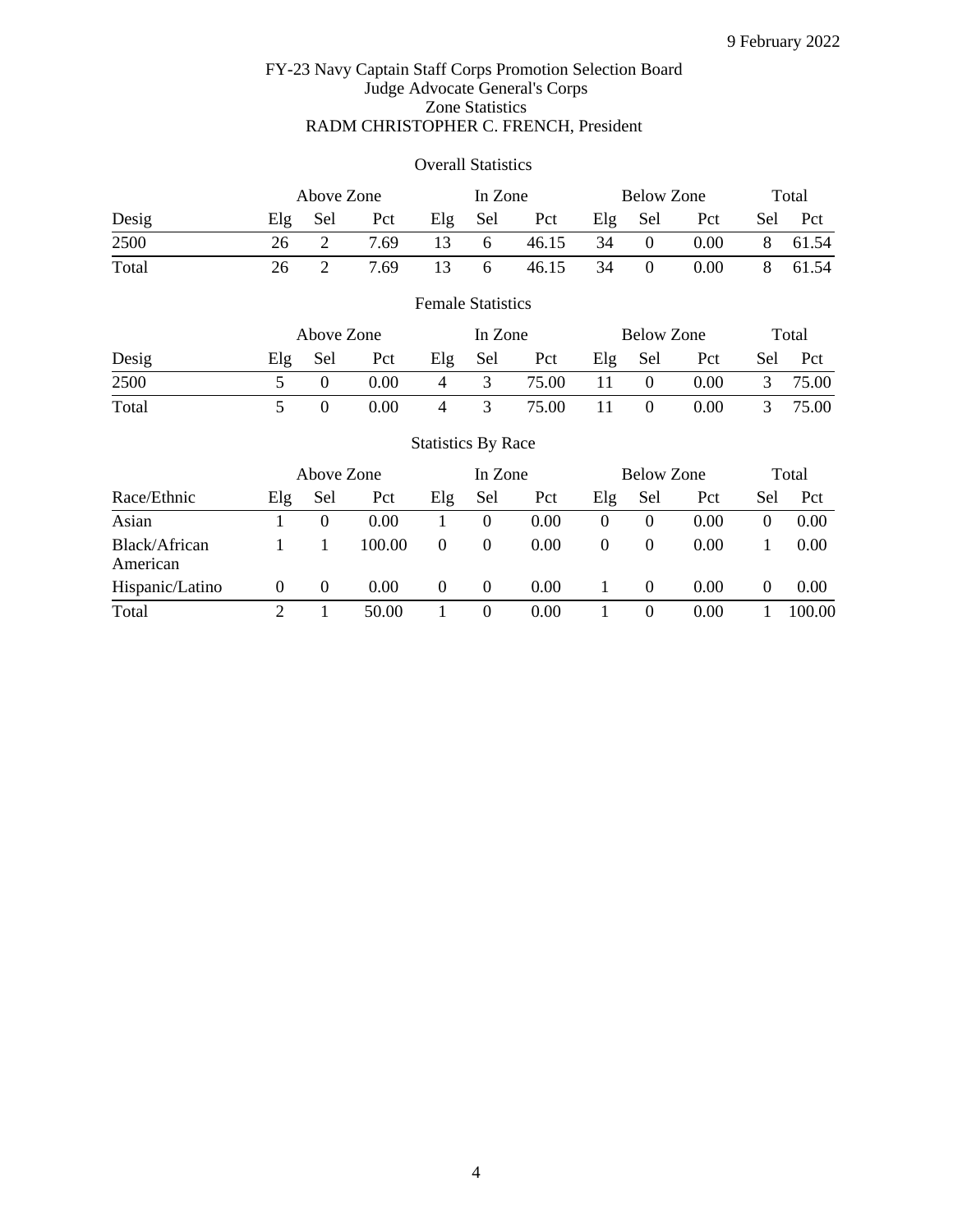### FY-23 Navy Captain Staff Corps Promotion Selection Board Nurse Corps Zone Statistics RDML RICK FREEDMAN, President

#### Overall Statistics

|       |     | Above Zone |       | In Zone |     |       | Below Zone | Total    |      |     |       |
|-------|-----|------------|-------|---------|-----|-------|------------|----------|------|-----|-------|
| Desig | Elg | Sel        | Pct   | Elg     | Sel | Pct   | Elg        | Sel      | Pct  | Sel | Pct   |
| 2900  |     |            | 19.15 | 42      | 12  | 28.57 | 41         | $\theta$ | 0.00 | 21  | 50.00 |
| Total |     |            | 19.15 | 42      | 12  | 28.57 | 41         | $\theta$ | 0.00 | 21  | 50.00 |

### Male Statistics

|       |     | Above Zone |       |     | In Zone |       |     | Below Zone | Total |       |         |
|-------|-----|------------|-------|-----|---------|-------|-----|------------|-------|-------|---------|
| Desig | Elg | Sel        | Pct   | Elg | – Sel   | Pct   | Elg | Sel        | Pct   | Sel - | - Pct   |
| 2900  |     |            | 14.29 | 15  | 5       | 33.33 | 21  | $\Omega$   | 0.00  |       | 8 53.33 |
| Total |     |            | 14.29 | 15  | 5       | 33.33 | 21  |            | 0.00  |       | 53.33   |

Statistics By Race

### Above Zone In Zone Below Zone Total Race/Ethnic Elg Sel Pct Elg Sel Pct Elg Sel Pct Sel Pct American Indian/Alaska Native 0 0 0.00 2 0 0.00 0 0 0.00 0 0.00 Asian 5 1 20.00 2 1 50.00 2 0 0.00 2 100.00 Black/African American 5 2 40.00 3 0 0.00 2 0 0.00 2 66.67 Hawaiian/Pacific Islander 1 0 0.00 0 0 0.00 0 0 0.00 0 0.00 Hispanic/Latino 3 0 0.00 3 1 33.33 4 0 0.00 1 33.33 Multiple Race Code 1 1 100.00 1 0 0.00 1 0 0.00 1 100.00 Total 15 4 26.67 11 2 18.18 9 0 0.00 6 54.55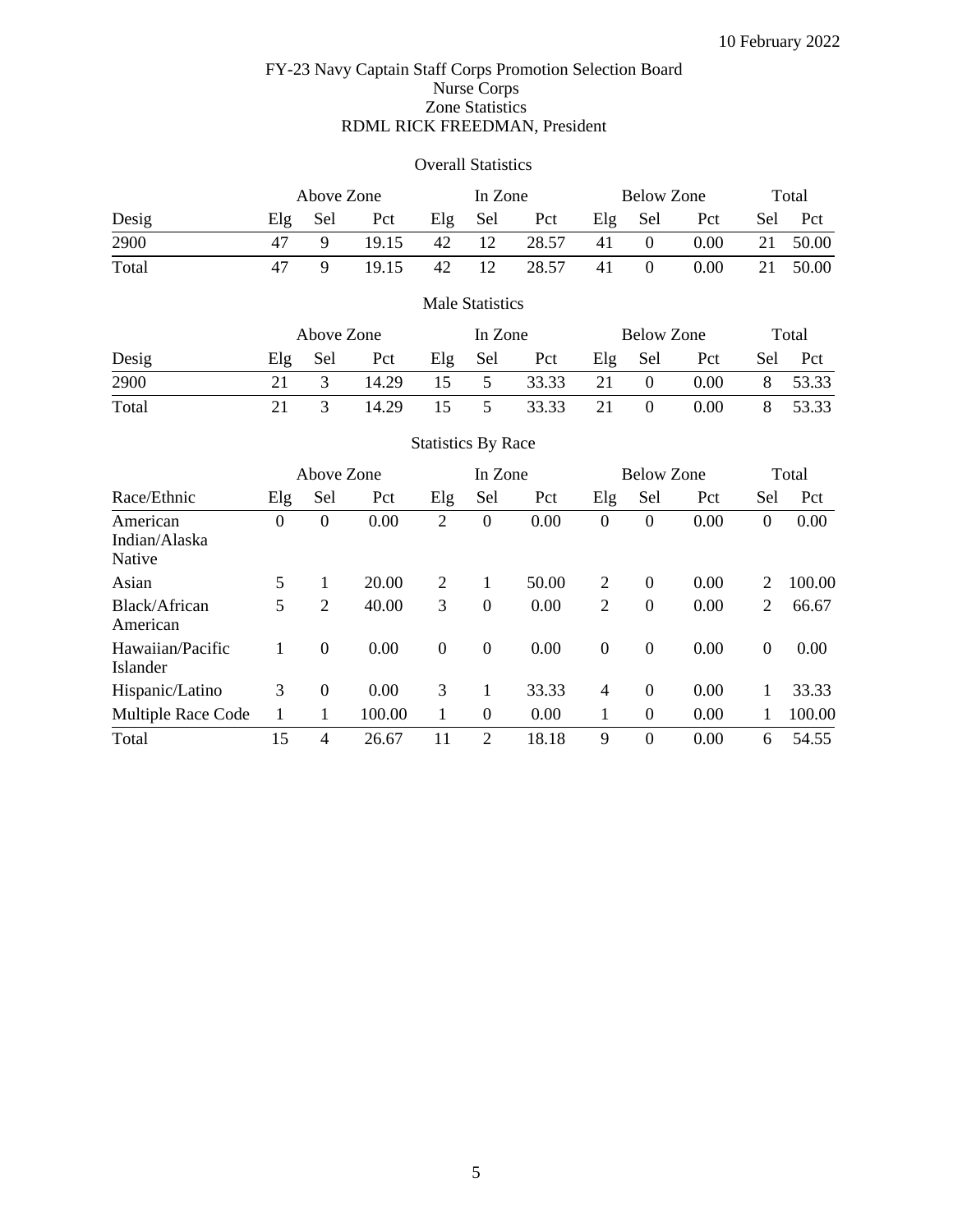## FY-23 Navy Captain Staff Corps Promotion Selection Board Supply Corps Zone Statistics RDML MATTHEW N. OTT III, President

### Overall Statistics

|       |     | Above Zone |       |     |     | In Zone |     | Below Zone | Total |     |          |
|-------|-----|------------|-------|-----|-----|---------|-----|------------|-------|-----|----------|
| Desig | E1g | Sel        | Pct   | Elg | Sel | Pct     | Elg | Sel        | Pct   | Sel | - Pct    |
| 3100  | 50  |            | 10.00 | 42  | 18  | 42.86   | 90  | 2          | 2.22  |     | 25 59.52 |
| Total | 50  |            | 10.00 | 42  |     | 42.86   | 90  |            | 2.22  | 25  | 59.52    |

# Female Statistics

|       |     | Above Zone |       |     |     | In Zone |     | Below Zone | Total |     |        |
|-------|-----|------------|-------|-----|-----|---------|-----|------------|-------|-----|--------|
| Desig | E1g | Sel        | Pct   | Elg | Sel | Pct     | Elg | Sel        | Pct   | Sel | Pct    |
| 3100  |     |            | 14.29 |     |     | 60.00   | 13  |            | 7.69  | 5   | 100.00 |
| Total |     |            | 14.29 |     |     | 60.00   |     |            | 7.69  |     | 100.00 |

|                              | Above Zone |          |       |          | In Zone          |       |                | <b>Below Zone</b> | Total |          |       |
|------------------------------|------------|----------|-------|----------|------------------|-------|----------------|-------------------|-------|----------|-------|
| Race/Ethnic                  | Elg        | Sel      | Pct   | Elg      | Sel              | Pct   | Elg            | Sel               | Pct   | Sel      | Pct   |
| Asian                        | 7          |          | 14.29 | 2        | $\boldsymbol{0}$ | 0.00  | 5              | $\Omega$          | 0.00  |          | 50.00 |
| Black/African<br>American    | 8          | 2        | 25.00 | 6        | 3                | 50.00 | 12             | $\theta$          | 0.00  | 5        | 83.33 |
| Hawaiian/Pacific<br>Islander | $\Omega$   | $\Omega$ | 0.00  | $\theta$ | $\theta$         | 0.00  |                | $\theta$          | 0.00  | $\Omega$ | 0.00  |
| Hispanic/Latino              | 5          | $\Omega$ | 0.00  | 5        | 3                | 60.00 | $\overline{4}$ | $\Omega$          | 0.00  | 3        | 60.00 |
| Multiple Race Code           | $\theta$   | $\Omega$ | 0.00  |          | 0                | 0.00  | 5              | $\Omega$          | 0.00  | $\Omega$ | 0.00  |
| Total                        | 20         | 3        | 15.00 | 14       | 6                | 42.86 | 27             | $\theta$          | 0.00  | 9        | 64.29 |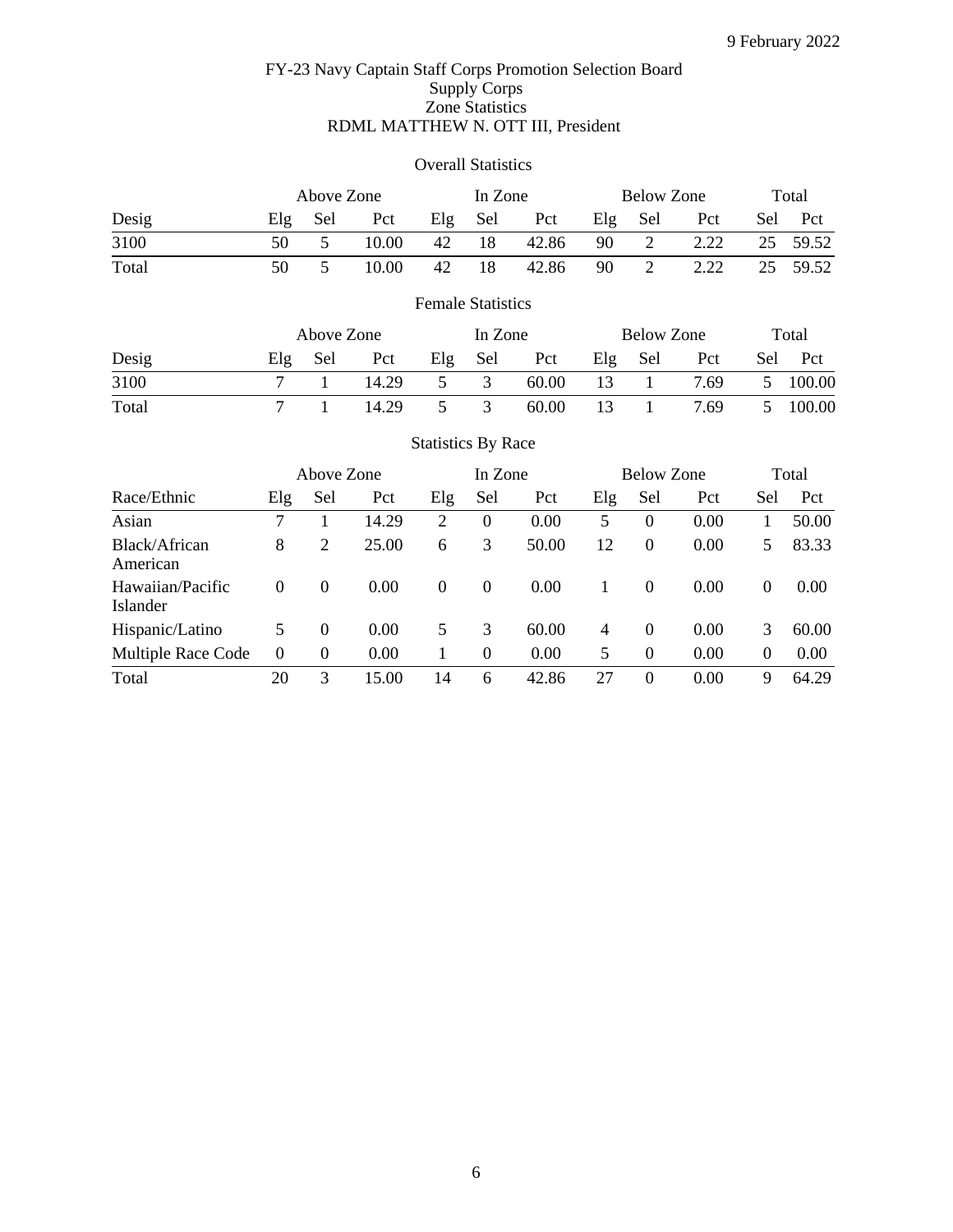## FY-23 Navy Captain Staff Corps Promotion Selection Board Chaplain Corps Zone Statistics RDML GREGORY N. TODD, President

### Overall Statistics

|       |     | Above Zone |       |     | In Zone |       |     | Below Zone | Total |     |       |
|-------|-----|------------|-------|-----|---------|-------|-----|------------|-------|-----|-------|
| Desig | E1g | Sel        | Pct   | Elg | Sel     | Pct   | Elg | Sel        | Pct   | Sel | - Pct |
| 4100  | 35  |            | 14.29 | 23  | 8       | 34.78 | 49  | $\theta$   | 0.00  | 13  | 56.52 |
| Total | 35  |            | 14.29 | 23  | 8       | 34.78 | 49  | $\theta$   | 0.00  | 13  | 56.52 |

# Female Statistics

|       |     | Above Zone |      |     |     | In Zone |     | Below Zone | Total |     |        |
|-------|-----|------------|------|-----|-----|---------|-----|------------|-------|-----|--------|
| Desig | E1g | Sel        | Pct  | Elg | Sel | Pct     | Elg | Sel        | Pct   | Sel | Pct    |
| 4100  |     |            | 0.00 |     |     | 100.00  |     | $\theta$   | 0.00  |     | 100.00 |
| Total |     |            | 0.00 |     |     | 100.00  |     |            | 0.00  |     | 100.00 |

|                              |          | Above Zone |        |          | In Zone        |       |          | <b>Below Zone</b> | Total |          |        |
|------------------------------|----------|------------|--------|----------|----------------|-------|----------|-------------------|-------|----------|--------|
| Race/Ethnic                  | Elg      | Sel        | Pct    | Elg      | Sel            | Pct   | Elg      | Sel               | Pct   | Sel      | Pct    |
| Asian                        |          | $\Omega$   | 0.00   |          | $\overline{0}$ | 0.00  | 5        | 0                 | 0.00  | $\Omega$ | 0.00   |
| Black/African<br>American    | 3        |            | 33.33  | 2        |                | 50.00 |          | $\boldsymbol{0}$  | 0.00  | 2        | 100.00 |
| Hawaiian/Pacific<br>Islander | $\Omega$ | $\theta$   | 0.00   | $\Omega$ | $\theta$       | 0.00  |          | 0                 | 0.00  | $\Omega$ | 0.00   |
| Hispanic/Latino              | 3        |            | 33.33  | $\Omega$ | $\Omega$       | 0.00  | 2        | $\theta$          | 0.00  |          | 0.00   |
| Multiple Race Code           |          |            | 100.00 |          | $\Omega$       | 0.00  | $\Omega$ | $\theta$          | 0.00  |          | 100.00 |
| Total                        | 8        | 3          | 37.50  | 4        |                | 25.00 | 9        | 0                 | 0.00  | 4        | 100.00 |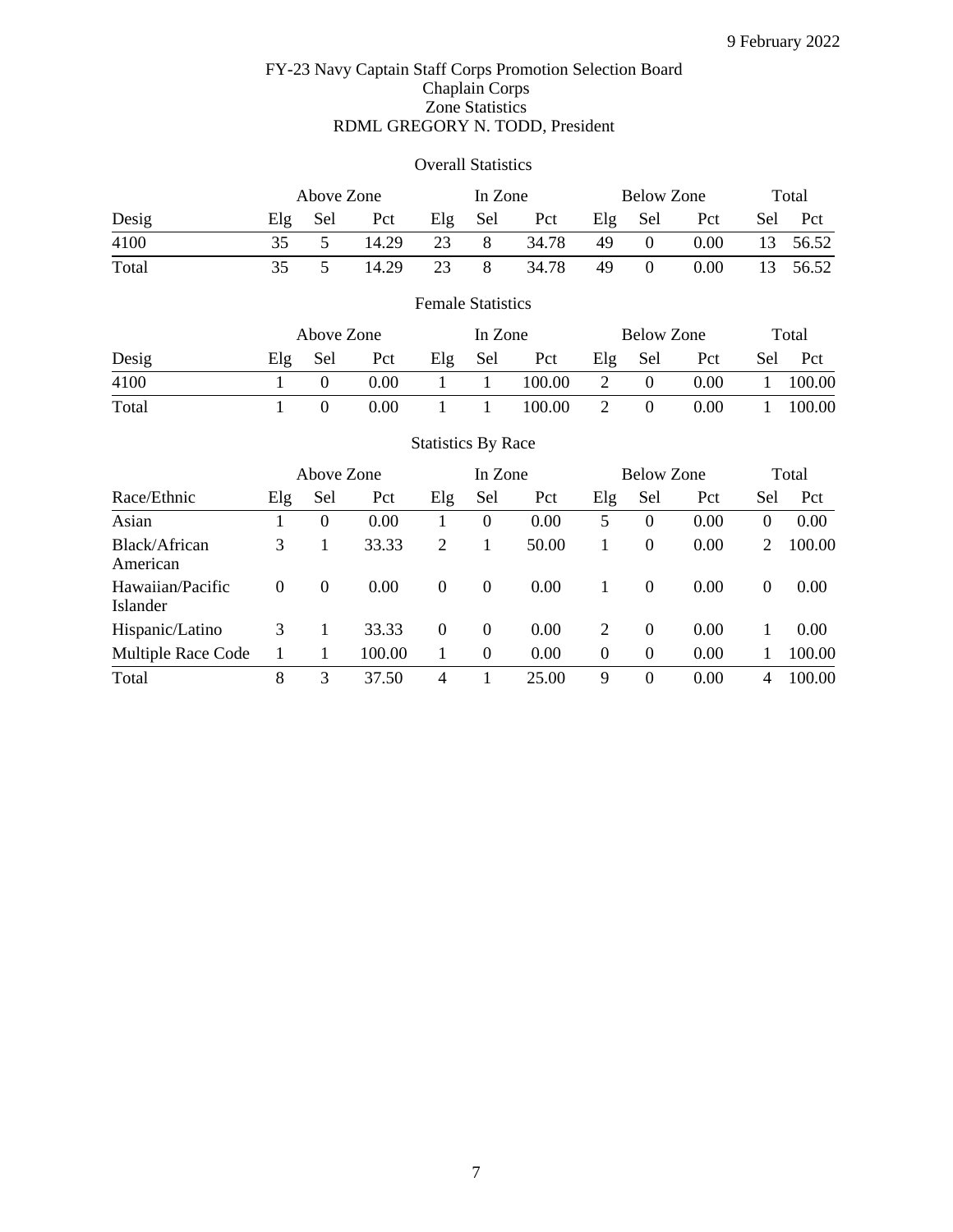## FY-23 Navy Captain Staff Corps Promotion Selection Board Civil Engineer Corps Zone Statistics RADM DEAN A. VANDERLEY, President

## Overall Statistics

|       |                  | Above Zone             |      |                           | In Zone |        |     | <b>Below Zone</b>                 |      | Total |                             |
|-------|------------------|------------------------|------|---------------------------|---------|--------|-----|-----------------------------------|------|-------|-----------------------------|
| Desig | Elg              | Sel                    | Pct  | Elg                       | Sel     | Pct    | Elg | Sel                               | Pct  | Sel   | Pct                         |
| 5100  | 20               | $\theta$               | 0.00 | 27                        | 15      | 55.56  | 46  |                                   | 2.17 | 16    | 59.26                       |
| Total | 20               | $\overline{0}$         | 0.00 | 27                        | 15      | 55.56  | 46  |                                   | 2.17 | 16    | 59.26                       |
|       |                  |                        |      | <b>Female Statistics</b>  |         |        |     |                                   |      |       |                             |
|       |                  | Above Zone             |      |                           | In Zone |        |     | <b>Below Zone</b>                 |      |       | Total                       |
| Desig | Elg              | Sel                    | Pct  | Elg                       | Sel     | Pct    | Elg | Sel                               | Pct  | Sel   | Pct                         |
| 5100  | $\Omega$         | $\theta$               | 0.00 | 2                         | 2       | 100.00 | 2   | $\overline{0}$                    | 0.00 | 2     | 100.00                      |
| Total | $\boldsymbol{0}$ | $\theta$               | 0.00 | 2                         | 2       | 100.00 | 2   | $\overline{0}$                    | 0.00 | 2     | 100.00                      |
|       |                  |                        |      | <b>Statistics By Race</b> |         |        |     |                                   |      |       |                             |
|       |                  | $\lambda$ hovo $7$ ono |      |                           | In $7$  |        |     | $D_{\text{slow}}$ $Z_{\text{on}}$ |      |       | $T_{\alpha\uparrow\alpha}1$ |

|                                     |                | Above Zone       |      |                  | In Zone          |        |          | <b>Below Zone</b> | Total |                |        |
|-------------------------------------|----------------|------------------|------|------------------|------------------|--------|----------|-------------------|-------|----------------|--------|
| Race/Ethnic                         | Elg            | Sel              | Pct  | Elg              | Sel              | Pct    | Elg      | Sel               | Pct   | Sel            | Pct    |
| American<br>Indian/Alaska<br>Native |                | $\boldsymbol{0}$ | 0.00 | $\theta$         | $\boldsymbol{0}$ | 0.00   | $\Omega$ | $\theta$          | 0.00  | 0              | 0.00   |
| Asian                               | $\overline{2}$ | $\overline{0}$   | 0.00 | 2                | $\theta$         | 0.00   | 2        | $\Omega$          | 0.00  | $\theta$       | 0.00   |
| Black/African<br>American           | $\overline{0}$ | 0                | 0.00 | 2                | 2                | 100.00 | $\theta$ | $\boldsymbol{0}$  | 0.00  | 2              | 100.00 |
| Hispanic/Latino                     | 2              | $\boldsymbol{0}$ | 0.00 |                  | $\Omega$         | 0.00   |          | $\theta$          | 0.00  | $\theta$       | 0.00   |
| Multiple Race Code                  | $\theta$       | $\theta$         | 0.00 | $\boldsymbol{0}$ | $\overline{0}$   | 0.00   | 2        | $\boldsymbol{0}$  | 0.00  | $\overline{0}$ | 0.00   |
| Total                               | 5              | $\boldsymbol{0}$ | 0.00 | 5                | 2                | 40.00  | 5        | $\theta$          | 0.00  | 2              | 40.00  |